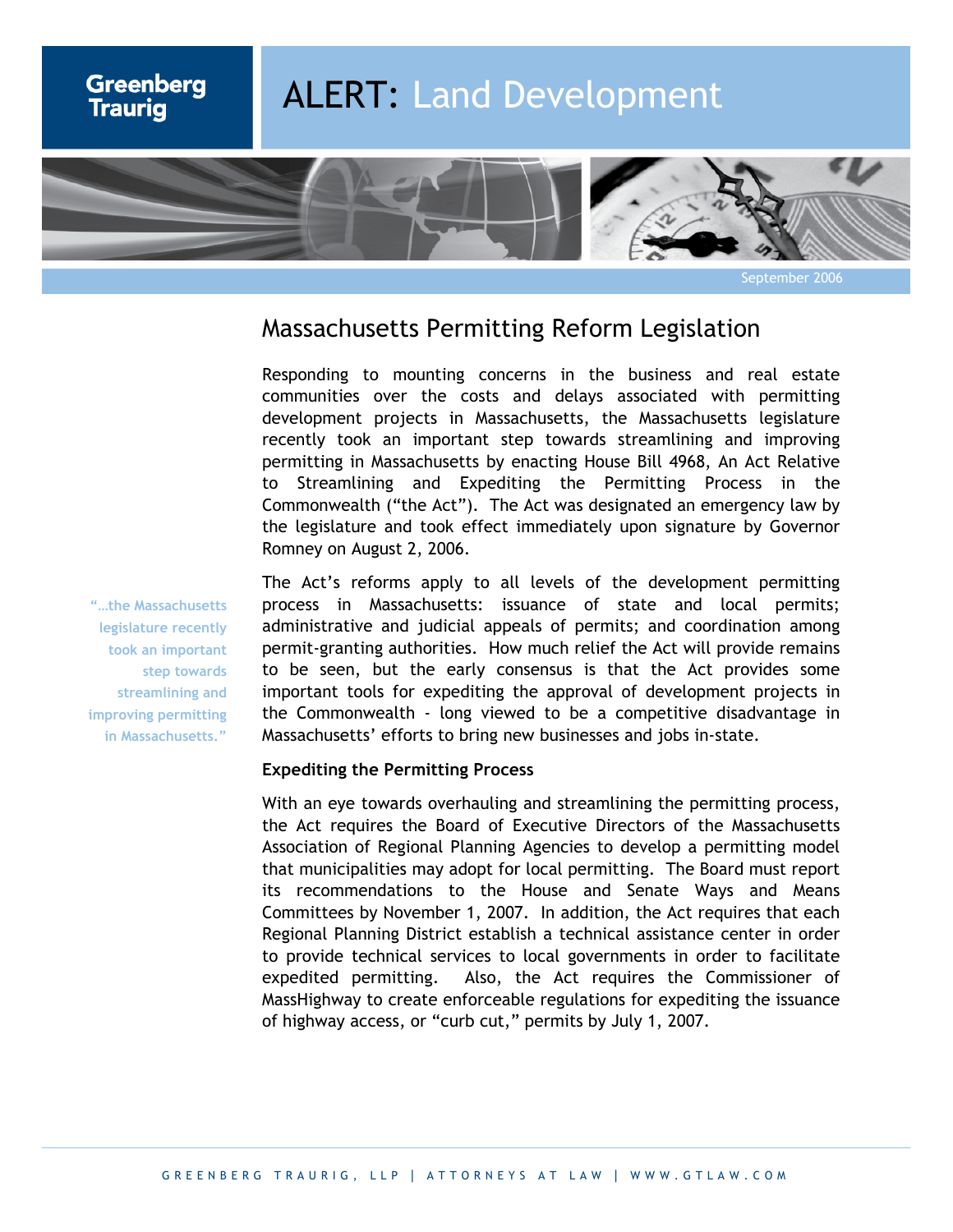

#### **Grants and Assistance**

In order to implement the required changes, the Act provides a minimum of \$3 million in technical assistance grants for municipalities. In addition, the Act requires the establishment of a District Local Technical Assistance fund to be used to provide grants to Regional Planning Agencies for technical assistance services to municipalities.

# **Special Permits for Research and Development**

Cities and towns may elect to allow,by special permit, research and development uses in districts other than residential, agricultural or open space. Research and development uses that may be allowed under this special permit include investigation, development, laboratory, and similar research uses, along with related office space, subject to certain restrictions on manufacturing.

# **Priority Development Sites**

The Act revises Chapter 43D, the Expedited Permitting Act, in an effort to encourage communities to adopt expedited permitting for priority development sites. The revised Chapter 43D provides for expedited permit reviews for designated priority development sites. A priority development site may be publicly or privately owned, and must be: (1) zoned either commercial or industrial; (2) eligible for at least 50,000 square feet of gross floor area (either by applicable zoning or special permit); (3) located adjacent to existing development or in underutilized buildings or facilities, having the benefit of adequate water and sewage infrastructure and water supply; or (4) located close to appropriate transit services. The site may include several parcels or projects.

To secure this designation, a developer must obtain approval from the municipality's City Council or Town Meeting. Thereafter, a formal proposal must be filed with the Interagency Permitting Board. Once deemed a priority development site, by the Board, the review process is expedited and final decisions must be completed within 180 days, otherwise the project will be deemed approved. This designation also ensures the site is eligible for priority consideration for various grants and state resources such as quasi-public financing and training programs. In addition, the site will be eligible for brownfields remediation assistance, enhanced marketing assistance, and technical assistance by the Regional Planning Council. The Act further expedites the process by setting a 120 day time limit for environmental impact and historical reviews on priority

**"Cities and towns may elect to allow by special permit research and development uses in districts other than residential, agricultural or open space."**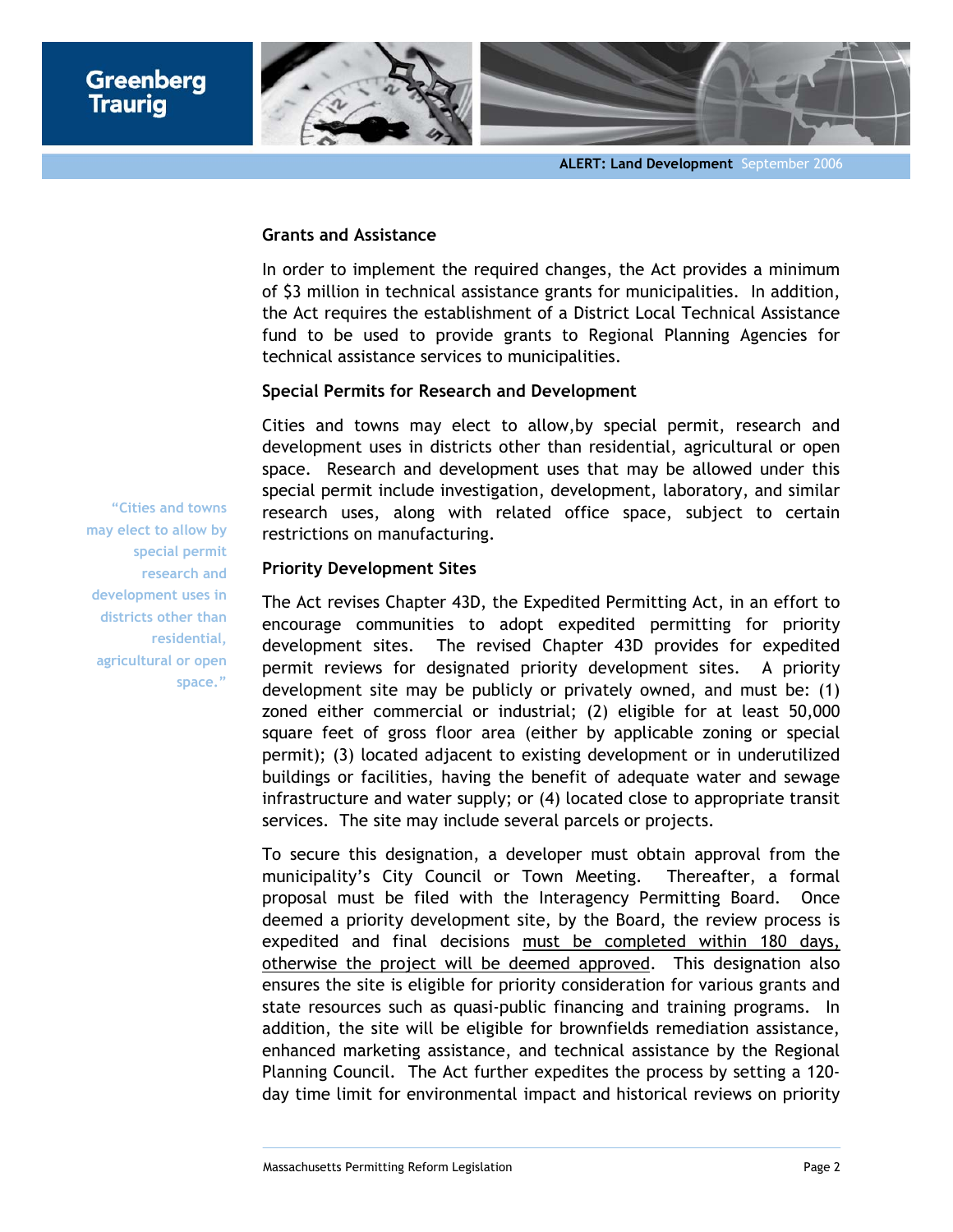

development sites. No remedy is provided in the Act if this timeline is not met.

#### **Appeals**

The Act offers several important reforms to the appeals process for development permits. One significant change is allowing applicants who have received a special permit to proceedwith construction, at their own risk, even if an appeal has been filed and is pending.

In the case of priority development sites, appeals of permits (other than state wetlands permits) issued by a board, or deemed issued as a so-called constructive approval, must be filed within 20 days. Currently, there is a 60-day deadline for filing certiorari appeals of local permits. Appeals may be filed by aggrieved persons, even if those persons did not participate in the permit proceeding.

In order to reduce frivolous appeals in the Chapter 91 filled tidelands program, the Act requires that at least five of the ten intervenors in a Chapter 91 appeal reside in the community where the project is being proposed. Also, each of the intervenors must submit an affidavit stating the intent to be part of the intervening group and to be represented by its authorized representative.

In addition, the Act provides funding to the Division of Law Appeals (DALA) to reduce the backlog of environmental appeals. For appeals of permits issued for priority development sites, DALA must issue a decision within 90 days of when the appeal is filed. For all other appeals, DALA is required to issue a decision within 90 days of when the record is complete. The Act does not provide a remedy if these deadlines are not met. DALA is also required to prepare an annual report concerning all appeals filed with the Division during the preceding year.

## **Specialized Permit Appeal Session in Land Court**

The Act creates a separate session in the Land Court Department of the Massachusetts Trial Courts Division. This so-called "Permit Session" has concurrent jurisdiction over appeals with the Superior Court. To qualify for the "Permit Session", appeals must concern projects that either involve 25 or more dwelling units or the construction or alteration of at least 25,000 square feet of floor area, or both. At the time of filing in the Permit Session, cases are assigned to one of three tracks establishing the timelines for discovery, motions, trial and final disposition. The number of Land Court Judges has been increased from six to seven to handle the anticipated caseload.

**"In addition, the Act provides funding to the Division of Law Appeals (DALA) to reduce the backlog of environmental appeals, and requires that DALA decide all appeals within 90 days after filing."**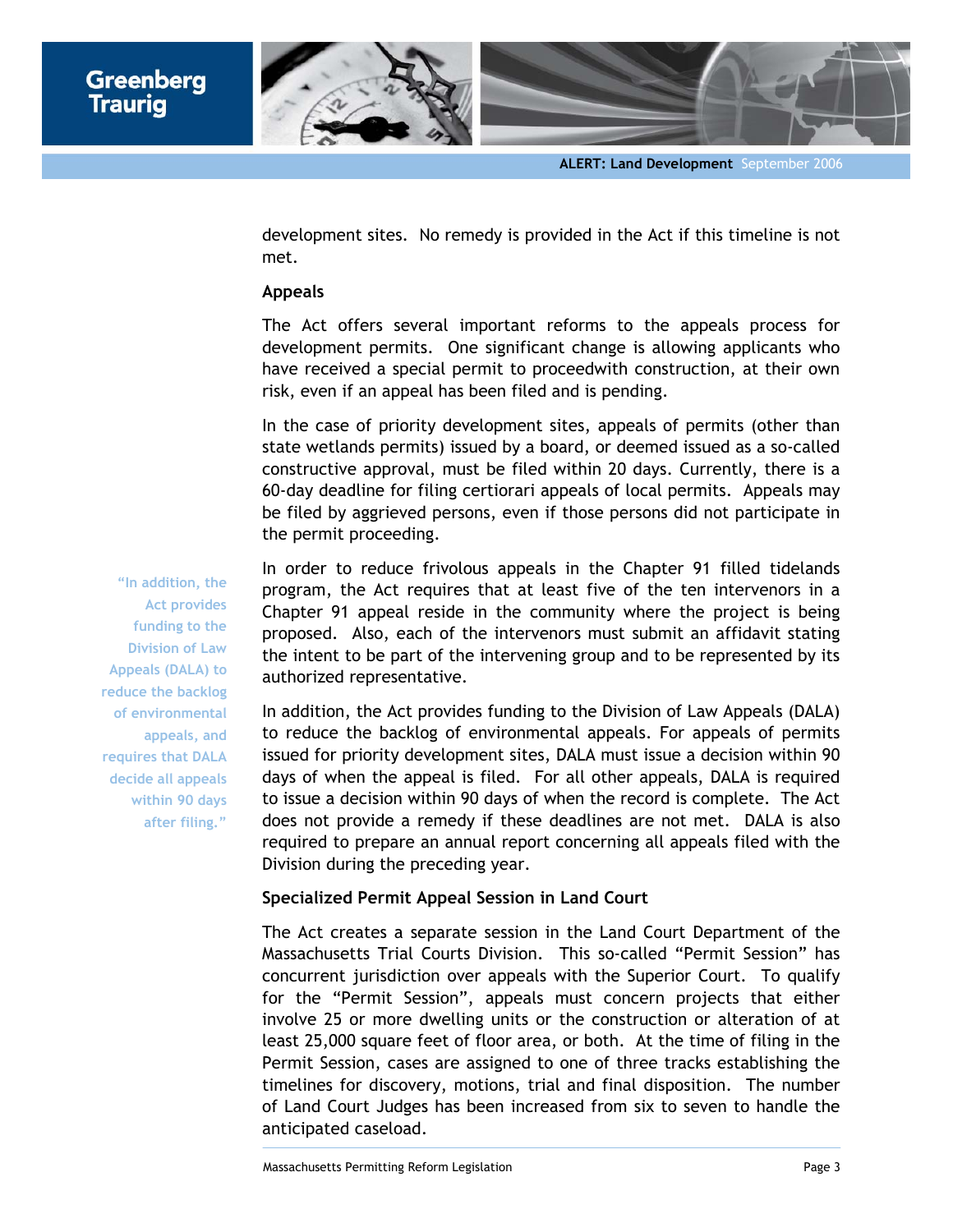

## **Permitting Policy**

The Governor will appoint a Director of the Massachusetts Permit Regulatory Office who will serve as the State Permit Ombudsman. The Ombudsman's role will be to facilitate communication between municipalities and state agencies. Second, an Interagency Permitting Board within the Department of Economic Development has been established among various state agencies and independent authorities. This Board will be chaired by the State Permit Ombudsman and will meet at least 8 times each year to evaluate the permit procedures of such agencies and authorities and to recommend changes.

## **Conclusion**

Many of the Act's benefits are not self-executing, so the Act's ultimate success will hinge on how it is implemented by the Executive and Judicial branches. That said, the Act is deservedly being hailed as an important step in removing many of the time and cost inefficiencies that have plagued the development permitting process in Massachusetts.